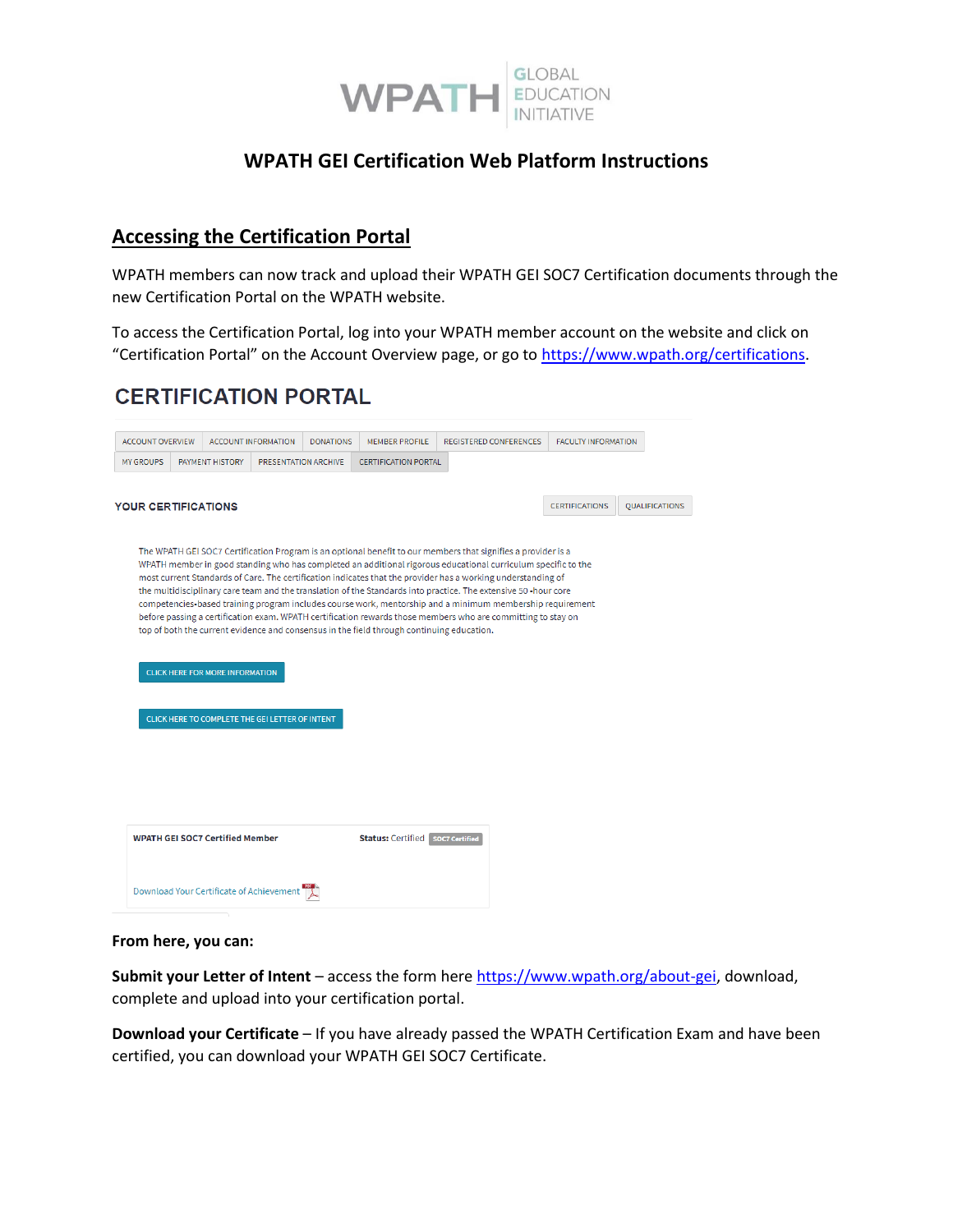**Track your Certification Qualifications** – upload Certification files into the Certification Portal, click on the "Qualifications" tab or go to **[https://www.wpath.org/qualifications.](https://www.wpath.org/qualifications)**

**Track Qualifications:**

| <b>QUALIFICATIONS</b> |                                                                                                                                                                                                                                      | <b>CERTIFICATIONS</b> | <b>OUALIFICATIONS</b> |                             |
|-----------------------|--------------------------------------------------------------------------------------------------------------------------------------------------------------------------------------------------------------------------------------|-----------------------|-----------------------|-----------------------------|
|                       |                                                                                                                                                                                                                                      |                       |                       |                             |
|                       | Please review your certification qualifications. You may add Certification Intent Form, CV, License, Elective Hours, Listening Hours, Proof of<br>Mentorship, or Ongoing CME hours using the Add Qualification Request button below. |                       |                       |                             |
|                       | <b>PENDING QUALIFICATION REQUESTS</b>                                                                                                                                                                                                |                       |                       | + ADD QUALIFICATION REQUEST |
| <b>Date</b>           | Value                                                                                                                                                                                                                                | Info                  | <b>Action</b>         |                             |
| No records            |                                                                                                                                                                                                                                      |                       |                       |                             |

| <b>ELECTIVE POINTS</b> |       |         |                                                                                                              |
|------------------------|-------|---------|--------------------------------------------------------------------------------------------------------------|
| Date                   | Value | Info    |                                                                                                              |
| 09/08/2019             | 1.00  | Name    | The Changing Rx of Transgender Adolescents - National LGBT Health Education Center (The<br>Fenway Institute) |
|                        |       | Created | 03/27/2020                                                                                                   |

## **Upload Documents (Adding Qualification Requests):**

# **QUALIFICATION REQUEST**

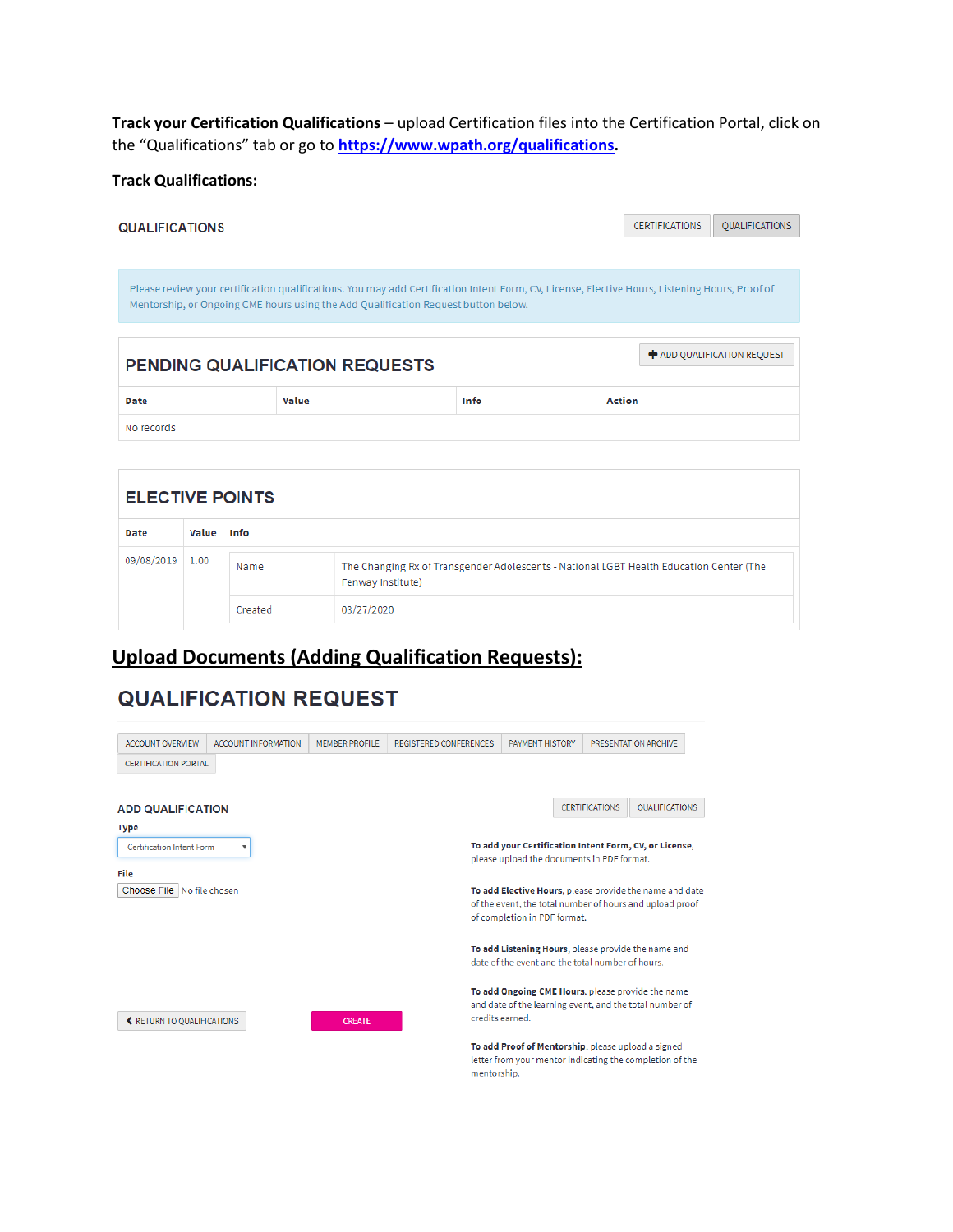You can upload your GEI Certification Intent Form, CV, License, and Proof of WPATH GEI SOC7 Certified Mentorship, as well as add records of the 10.0 Elective Hours (outside of GEI Core Curriculum) and the 5.0 Community Listening Hours requirements.

Credits for the WPATH GEI Foundations Course, the Advanced Course (Advanced Medical or Advanced Mental Health), and the Advanced Workshops **are tracked automatically by the platform**.

*Please note: WPATH Staff have already gone through and manually entered all previously received documents into the platform so members that have previously submitted these can track in the database. For any remaining qualifications, please upload your Certification Files in the Portal.*

# **FOUNDATIONS COURSES QUALIFICATION**

| <b>Date</b> | <b>Value</b> | Info    |                                                     |
|-------------|--------------|---------|-----------------------------------------------------|
| 08/18/2018  | 15.25        | Name    | 2 Day Foundations - August 17 & 18 (New Canaan, CT) |
|             |              | Created | 04/13/2020                                          |
|             |              |         |                                                     |
| 08/17/2018  | 15.25        | Name    | 2 Day Foundations - August 17 & 18 (New Canaan, CT) |
|             |              | Created | 04/01/2020                                          |
|             |              |         |                                                     |
| Sum         | 30.50        |         |                                                     |

# **ADVANCED COURSES QUALIFICATION**

| <b>Date</b> | <b>Value</b> | Info    |                                                  |
|-------------|--------------|---------|--------------------------------------------------|
| 09/04/2019  | 7.00         | Name    | WPATH GEI Advanced Course in Mental Health (9/4) |
|             |              | Created | 04/13/2020                                       |
|             |              |         |                                                  |
| <b>Sum</b>  | 7.00         |         |                                                  |

### **WORKSHOP COURSES QUALIFICATION**

| <b>Date</b> | Value | Info            |                                               |
|-------------|-------|-----------------|-----------------------------------------------|
| 09/05/2019  | 7.00  | Name<br>Created | WPATH GEI Ethics Workshop (9/5)<br>04/13/2020 |